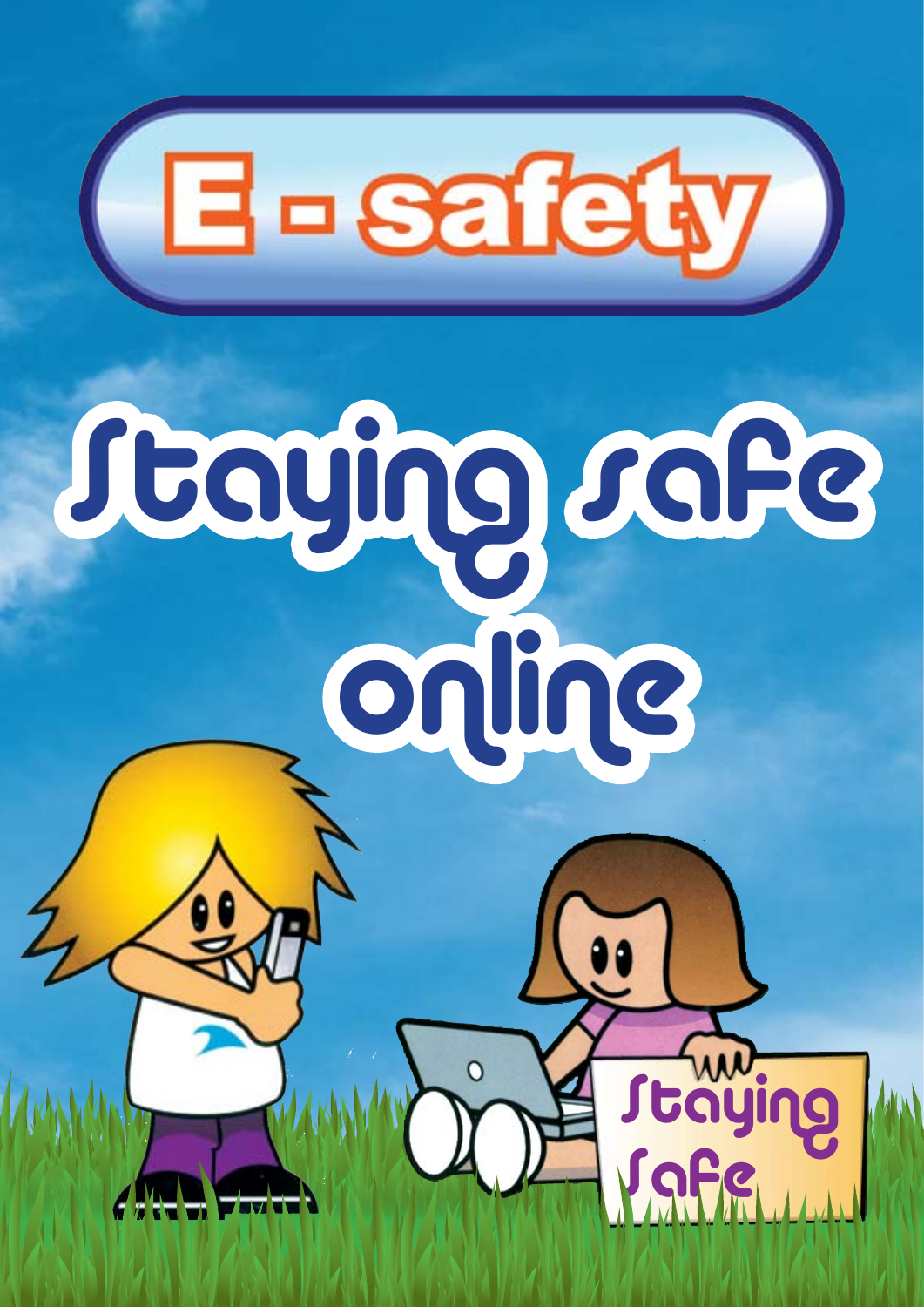# **Cyber bullying**

Cyber bullying is when a person, or a group of people, uses the internet, mobile phones or other digital technologies to threaten, tease or abuse someone. It's against the law to bully someone this way and if someone is being mean or threatening you, something can be done to stop them.

There are lots of ways cyber bullies can target someone, some of which may be:

#### **• Email**

Sending abusive emails to someone, or to a group of people, who may then join in the bullying.

Sending inappropriate videos and other content or computer viruses by email.

## **• Instant messaging and chatrooms**

Using instant messaging and chatrooms to send threatening or abusive messages to someone and asking others to join in. Using another person's account to send abusive messages to others without their permission.

### **• Social networking sites**

Creating fake profiles for people or leaving abusive messages on existing profiles for others to see.

### **• Mobile phone**

Sending abusive text, video or photo messages as well as sharing videos of physical attacks on individuals (happy slapping or blue jacking, etc).

## **• Abusing personal information**

Posting photos, personal information or fake comments and blogs on websites where they can be seen by anyone without your permission.

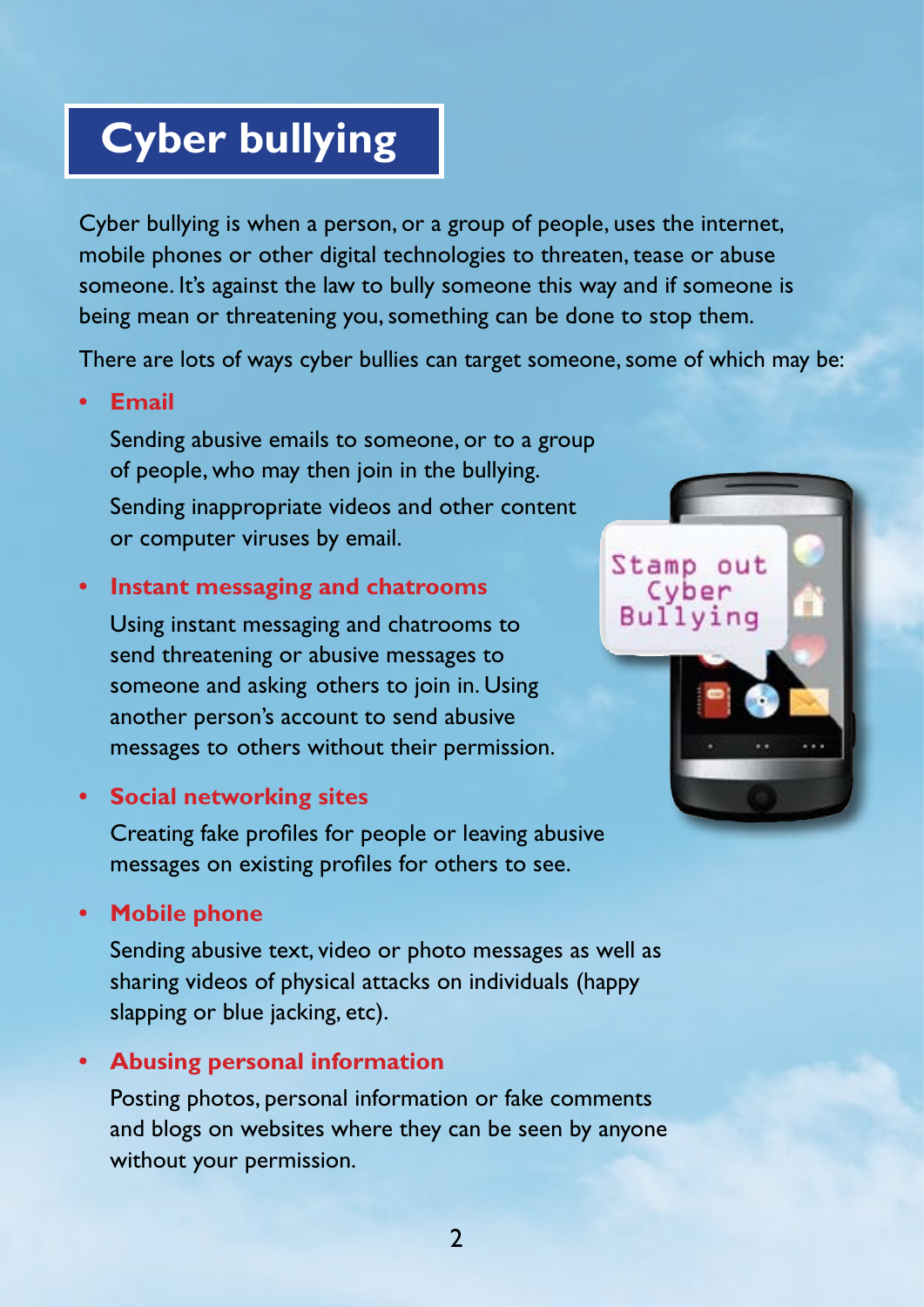# **I'm being bullied online**

## **How can I make it stop?**

Although cyber bullying can't physically hurt you it can still make you feel bad and is a form of emotional abuse. No one has the right you make you feel like this. It might seem that there is no way to make it stop, but there are things that you can do to prevent it from happening or make it stop.

- Talk to an adult you trust. They can help you to sort it out. Or you can call Childline on 0800 1111 to speak to someone who can help you.
- Don't reply to any messages you receive, as this may encourage the bullies.
- Keep a copy of the abusive emails, texts or messages that you receive and when they were sent to you.
- Never give out any personal details on the internet such as your real name, address, age or phone number. Even telling someone which school you go to can help them find out information about you.
- Change your online nicknames or user ID to something different.
- Block email addresses and complain to their host website.

## **Who else can I talk to?**

- A teacher
- Your parent/carer
- A trusted adult
- Your social worker
- The Participation and Rights Team
- Other organisations listed on page 7

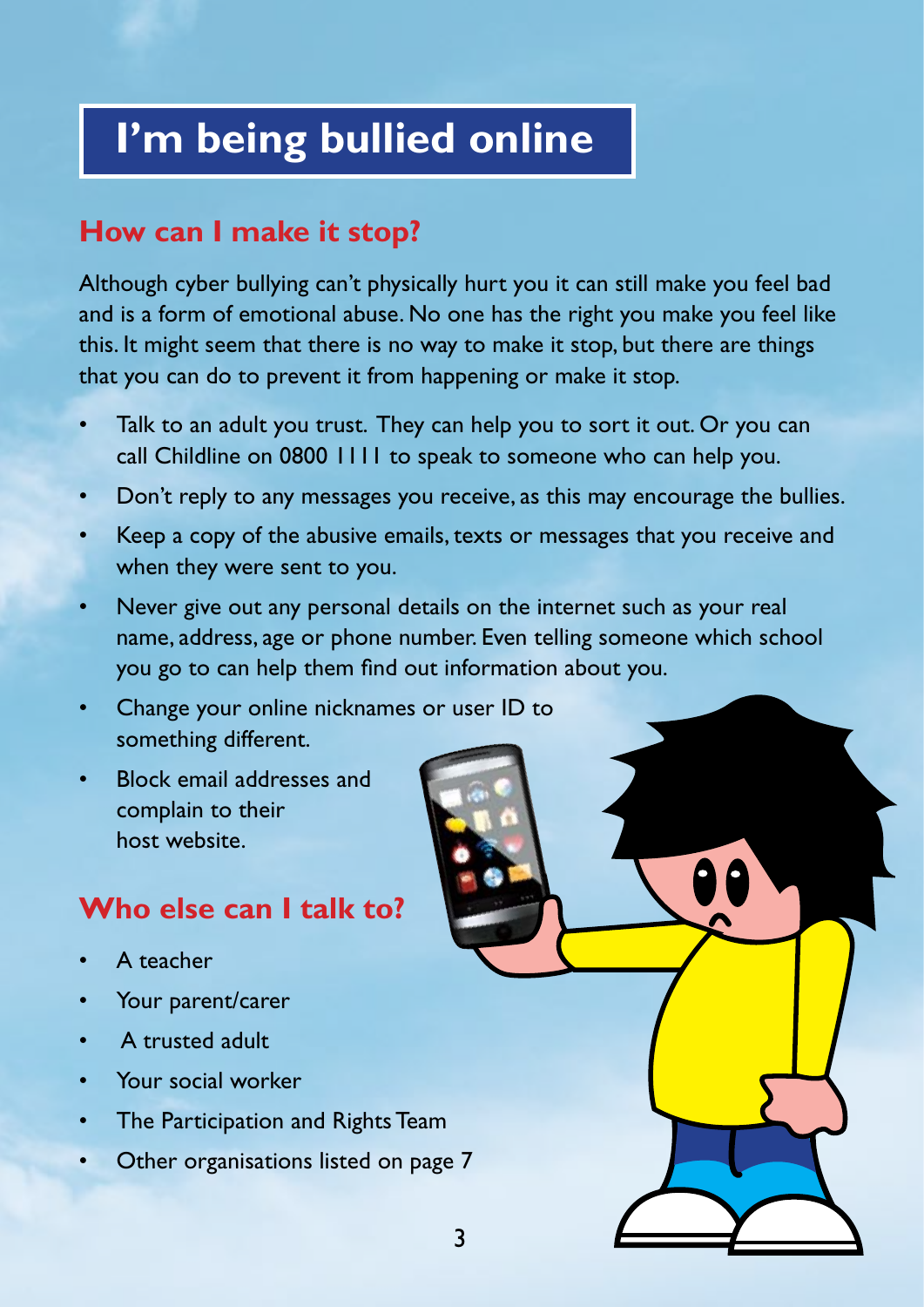## **Did you know?**

You have to be 13+ to have a Facebook account.

**If you use your phone to go online your personal information may be shared without you knowing.**

People may not be who they say they are!

**If you put personal info on your profile, people can steal your identity.**



Even if you delete your page, it will still be online as a public document.

*"I might not be who you think I am."*

## **When you think you're just chatting to friends, it may be an open forum which anyone can see.**

Be aware that information on your profile could potentially be viewed by anyone. So if you wouldn't be comfortable printing it off and handing it out on the street, maybe it shouldn't be on your profile.

**It's not a great idea to post where you're going or where you live on your profile or twitter. Think through if you'd want everyone who can view the post to turn up at any time!**

Only upload pictures that you'd be happy for your teacher to see – anything you wouldn't want on the school notice board should NOT make it onto the web, as you don't know who could be looking at it or what they might be doing with it. Once your picture is out there, it's out there forever and you won't be able to get it back.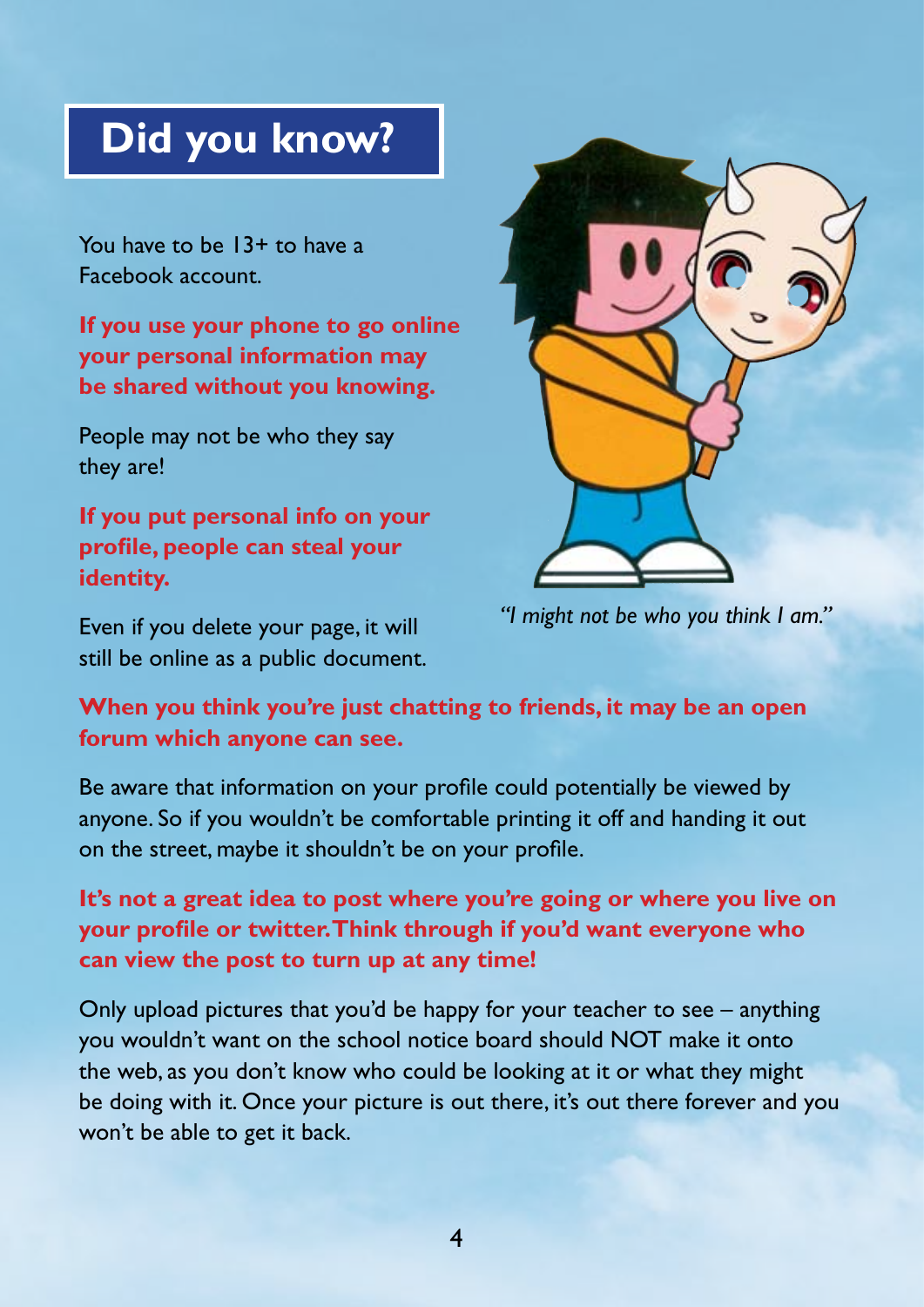# **Facebook Report Abuse Button?**



You can add the CEOP Report Abuse button to your Facebook page by going to **www.facebook.com/clickceop**

Then if you do get bullied you can just click on the button to report it to the police.

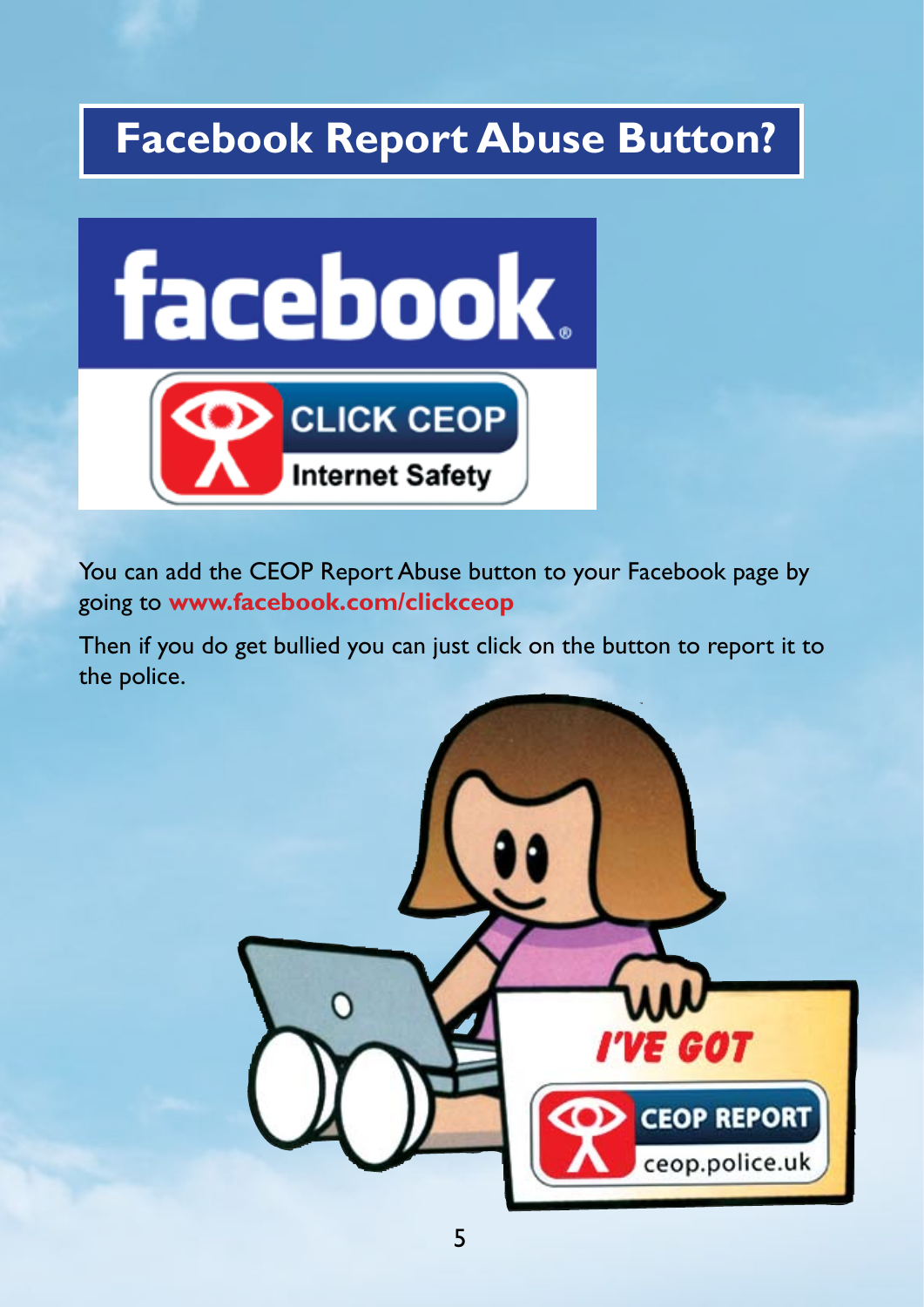

- 1. Treat your password like your toothbrush keep it to yourself.
- 2. Only give your mobile number or personal website address to trusted friends.
- 3. Block the bully learn to block or report someone who is behaving badly.
- 4. Save the evidence learn how to keep records of offending text messages, pictures or online conversations.
- 5. Don't retaliate or reply.
- 6. Check your profile and make sure it doesn't include any personal information.
- 7. Always respect others be careful what you say online and what images you send.
- 8. Think before you send whatever you send can be made public very quickly and could stay online forever.
- 9. Look out for your friends and do something if you think they are at risk.
- 10. Tell your parent, carer or a teacher if something or someone makes you feel uncomfortable or worried.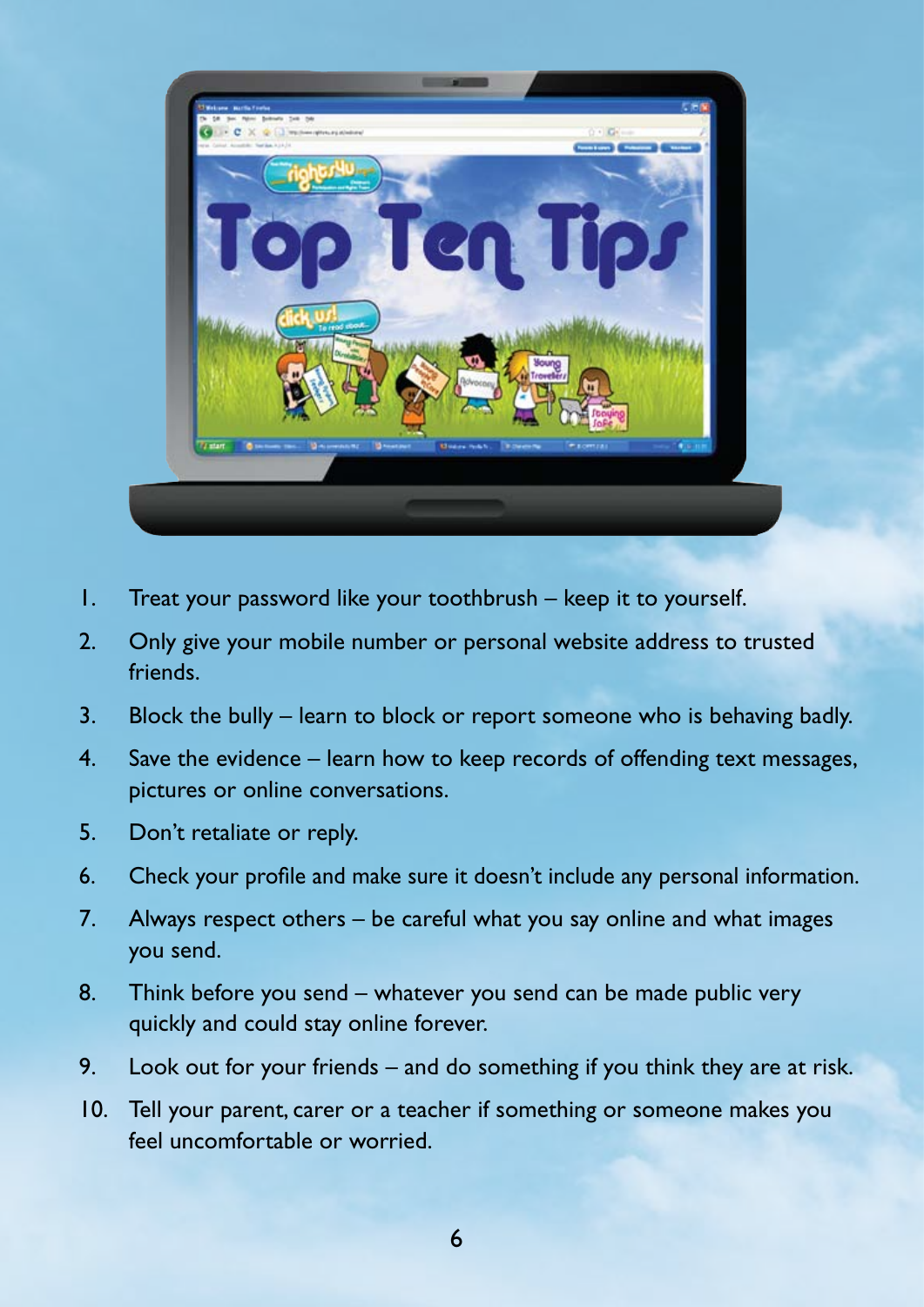# **Useful numbers and websites**

# NSPCC O



**CHATDANGER** 

**ChildLine** 

0800 1111

www.nspcc.org.uk Phone: 0808 800 5000

www.ceop.police.uk

www.chatdanger.com

www.childline.org.uk Phone: 0800 1111

www.cybermentors.org.uk





**Cyber<br>Mentors** 

www.rights4u.org.uk Phone: (01482) 396828

www.thinkyouknow.co.uk